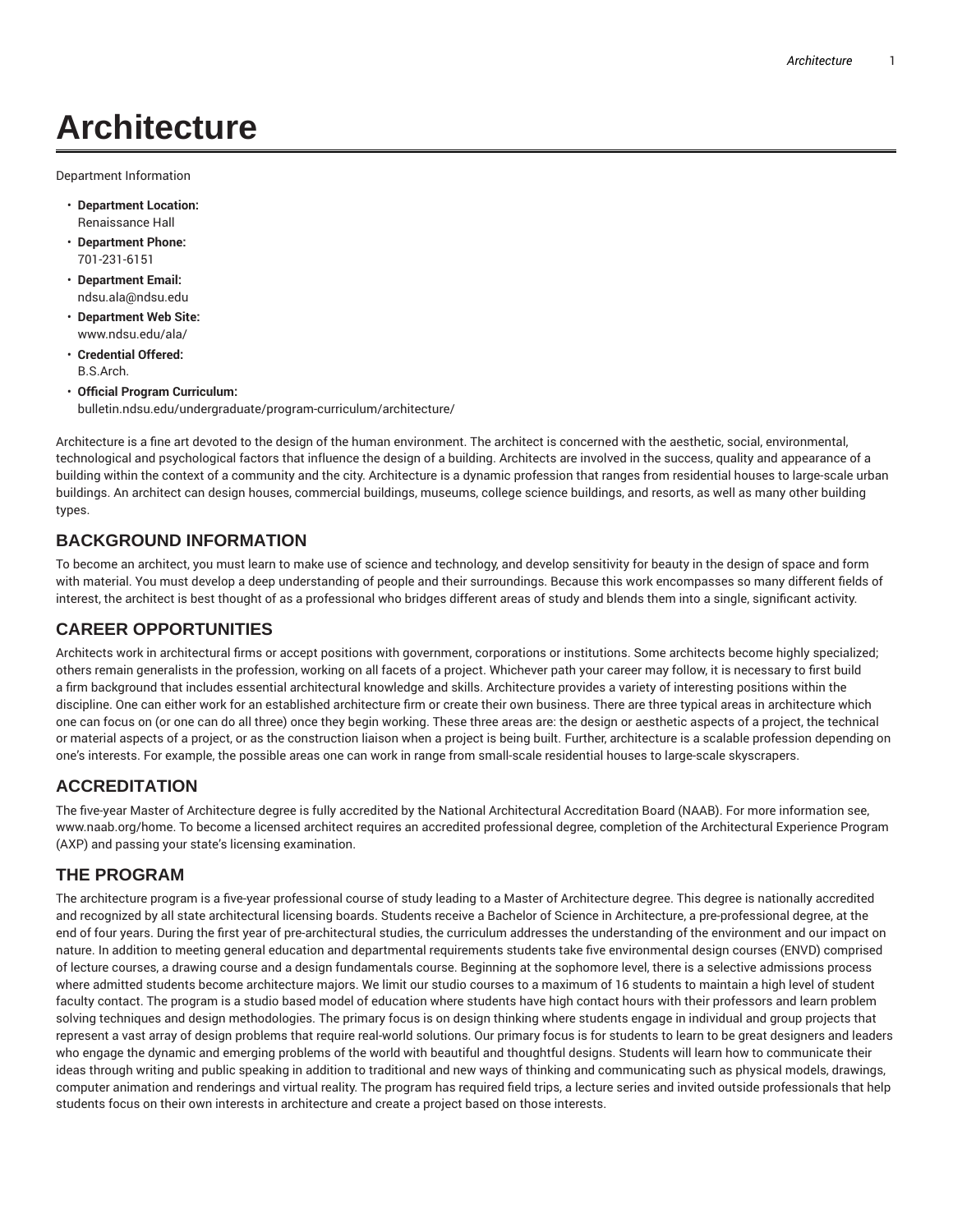#### **ACTIVITIES AND FACILITIES**

Activities within the department include:

- Student chapters of the American Institute of Architecture Students; Tau Sigma Delta; Freedom by Design; U.S. Green Building Council; National Organization of Minority Architects
- Yearly career fair
- Student-run Beaux Arts Ball with a guest speaker
- Interaction with community projects such as eFargo
- Studio field trips to U.S. cities
- Visiting lecturers who speak on architecture and related topics
- Joint studio projects with the landscape architecture program
- Semester-long term abroad
- Summer study opportunities in Europe and North America and an International Student Exchange Program
- Summer internship opportunities

Our facilities include:

- Two remarkable buildings located in downtown Fargo: Klai Hall and Renaissance Hall
- 3-D prototyping and printing
- 3-D computing rendering and server farm
- State-of-the-art computing labs
- Computer aided laser cutters and CNC
- Large document printers and scanners
- Software such as GIS, CAD and 3-D rendering and modeling
- An Architecture and Landscape Architecture Library of about 18,000 books, 70 magazine subscriptions and 36,000 slides
- Photographic and graphic reproduction equipment
- Individual studio spaces in the second through fifth years

#### **HIGH SCHOOL PREPARATION**

We suggest that students take high school courses in digital drawing and animation, an art class, such as drawing from life, and math and science courses such as calculus, trigonometry and physics. If possible, we encourage high school students to take advance placement or college credit courses that could be substitutes for North Dakota State University General Education requirements.

#### **TRANSFER STUDENTS**

Transfer applicants are required to enter the architecture program at the first-year level. Five years of study are required for completion of the degree. Advanced standing is possible through a portfolio and transcript review process.

#### **SELECTIVE ADMISSION**

Approximately 64 architecture majors are selected for admission into the second year of the program. A student's eligibility is based on their overall grade point average (GPA) and their GPA for pre-architecture courses with the ENVD prefix. It is important to apply early, complete all freshman courses in the first year and maintain a solid academic record. Students must have a minimum 3.0 GPA to apply to the graduate school during the third or fourth year of the program.

#### **SPECIAL NOTICE**

Students in the second year of the program will be required to purchase a laptop computer. Information on type of computer, software, purchase, and financing arrangements will be distributed to students prior to purchase.

## **Plan of Study**

Please note this is a sample plan of study and not an official curriculum. Actual student schedules for each semester will vary depending on start year, education goals, applicable transfer credit, and course availability. Students are encouraged to work with their academic advisor on a regular basis to review degree progress and customize an individual plan of study.

| <b>First Year</b> |                       |         |  |  |
|-------------------|-----------------------|---------|--|--|
| Fall              | <b>Credits Spring</b> | Credits |  |  |
| <b>ENVD 101</b>   | 3 ENVD 104            |         |  |  |
| <b>ENVD 102</b>   | <b>ENVD 172</b>       | 3       |  |  |